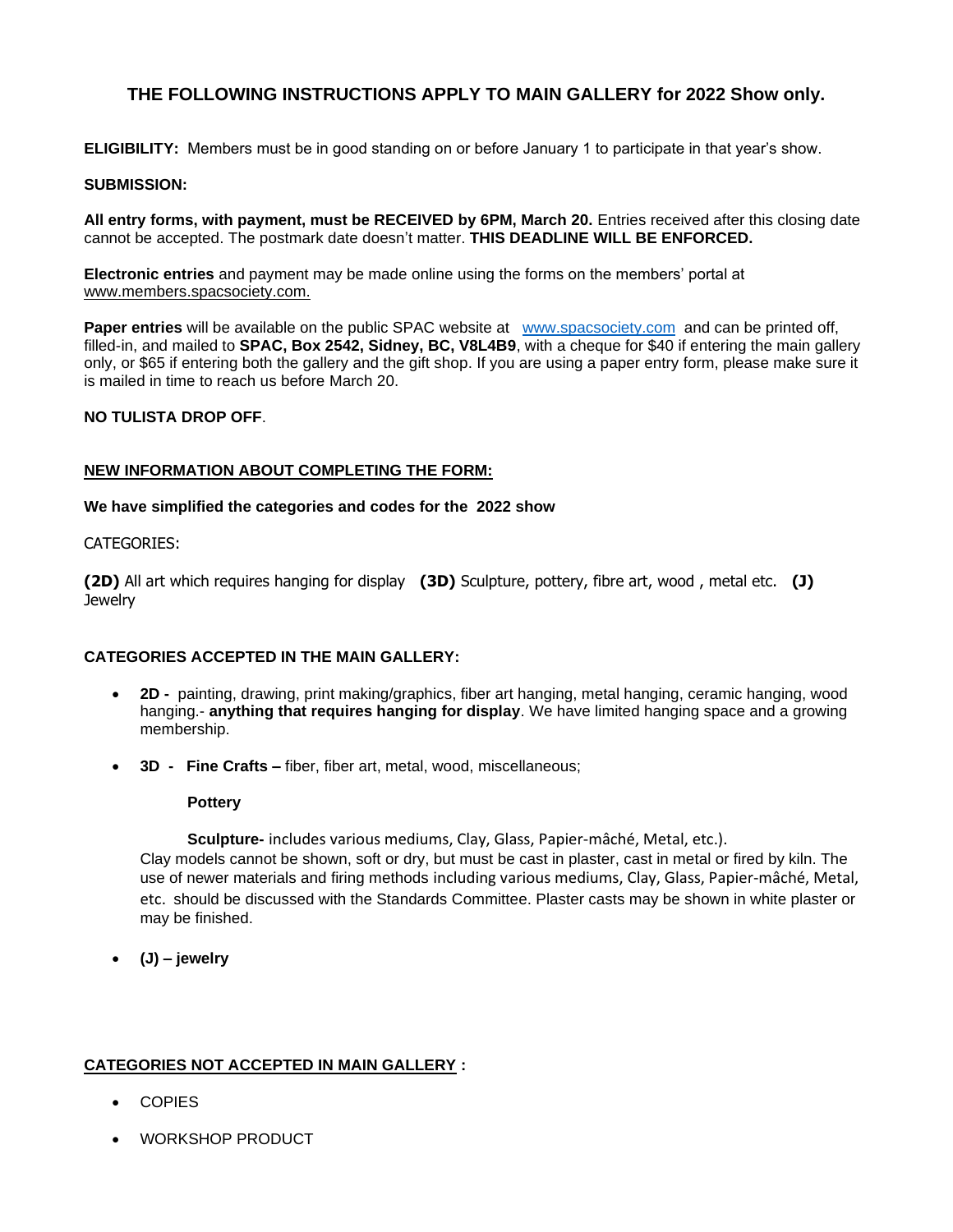- **PHOTOGRAPHY**
- DIGITALLY CREATED ART
- ART PREVIOUSLY EXHIBITED in SHOW or GALLERY south of the Malahat,
- ART older than 2 YEARS.

# **ENTRY LIMITS for MAIN GA LLERY:**

- 4 x **2D** art , which requires to be hung for display. ( fiber, ceramic, metal, wood etc. ) There is limited hanging space available in the main gallery, and with our growing membership, we have had to limit the entries.
- **3D and J,** non-hanging art limit is 20.
- The total any single artist can submit is 20 whether one category or several.

The show committee reserves the right to reduce the number of pieces submitted at check in if our show is over subscribed.

# PRICING: ALL ART MUST BE FOR SALE, priced to the nearest dollar.

- **2D** art must have a minimum price of \$200,
- **miniatures**, can have a minimum of \$150. ( 25 inches square or less )
- All **3D and J** art entered into the Main Gallery must have a minimum of \$75.

# **Entry form example:**

| Item# | Category | <b>Title</b>   | <b>Medium</b>          | <b>Price</b> |
|-------|----------|----------------|------------------------|--------------|
|       | 2D       | Spring morning | watercolour            | \$250        |
| 2     | 2D       | Fishing        | Fiber wall hanging     | \$200        |
| 3     | 3D       | Woven scarf    | wool                   | \$75         |
| 4     |          | bracelet       | Silver and blue stones | \$120        |

There are TWO pages for this year's entry form. Make sure you complete, copy, and send in, both pages.

## **LABELLING:**

• Each item must be labelled with the member's name (not initials), item number, (matching the information on the Entry Form), category, title, where applicable, the medium used, and the price.